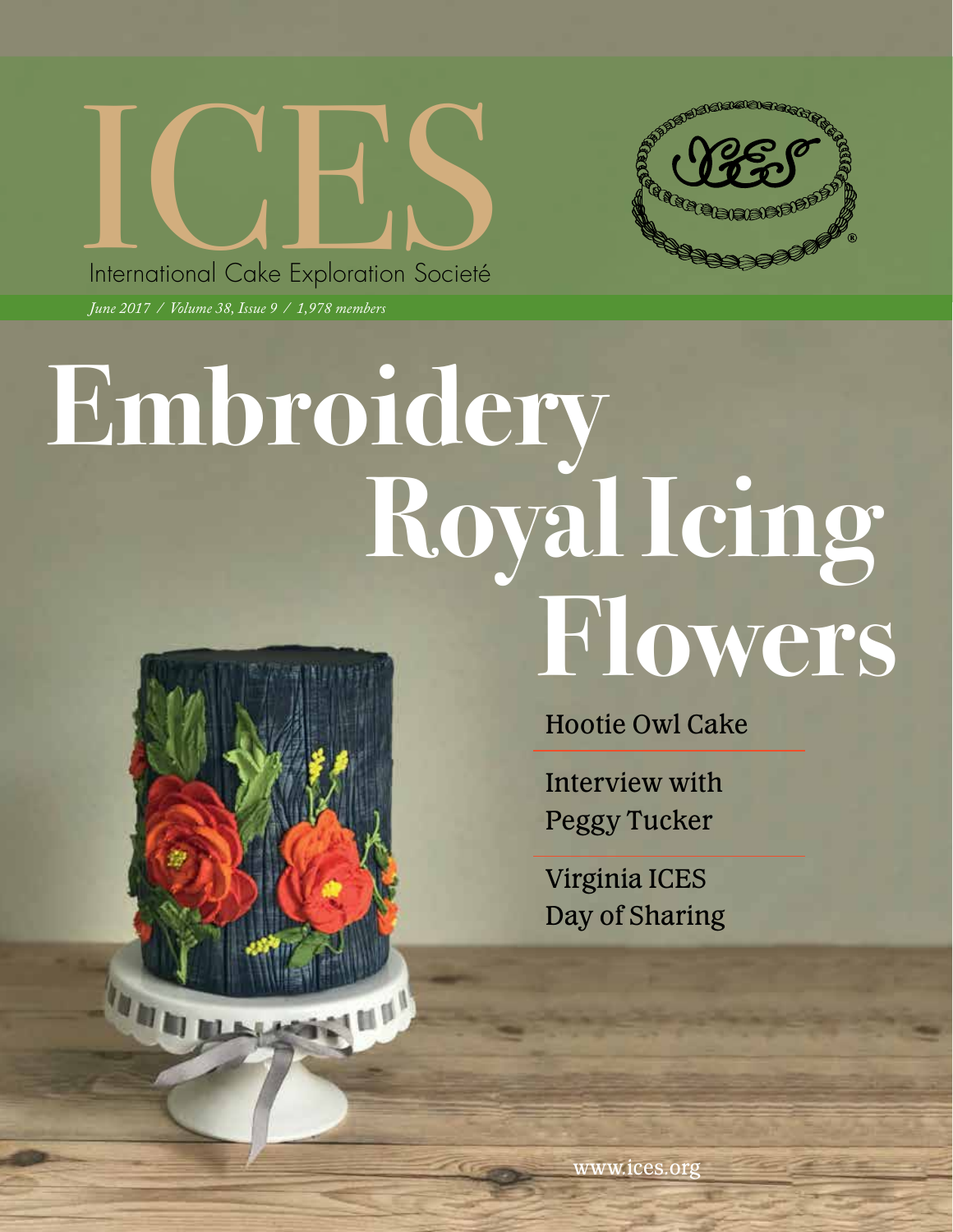## **Embroidery Royal Icing Flowers**

Katherine Van der Biest, Miami, FL



### **Supplies**

- Fondant (navy blue)
- 8" high x 6" diameter round Styrofoam™ cake dummy
- Gum paste modeling tools
- Round tip # 1 and piping bag
- Royal icing (deep green, mint green, red, orange, yellow and white)
- Big round paint brush (soft)
- 20" rolling pin
- Palette knife set
- X-ACTO® knife
- Cutting mat
- Edible CMC glue
- White food color

#### **Directions:**

- 1. Cover the dummy with navy blue fondant and then attach seven navy blue fondant stripes (3" W x 8" H) next to each other by attaching them with edible glue.
- 2. Mark each strip using the gumpaste tools making wavy movements from top to bottom until obtaining a wood effect.
- 3. Let the fondant dry about two hours.
- 4. Wet the brush with white coloring and remove the excess paint with a napkin until the brush feels dry. Then with soft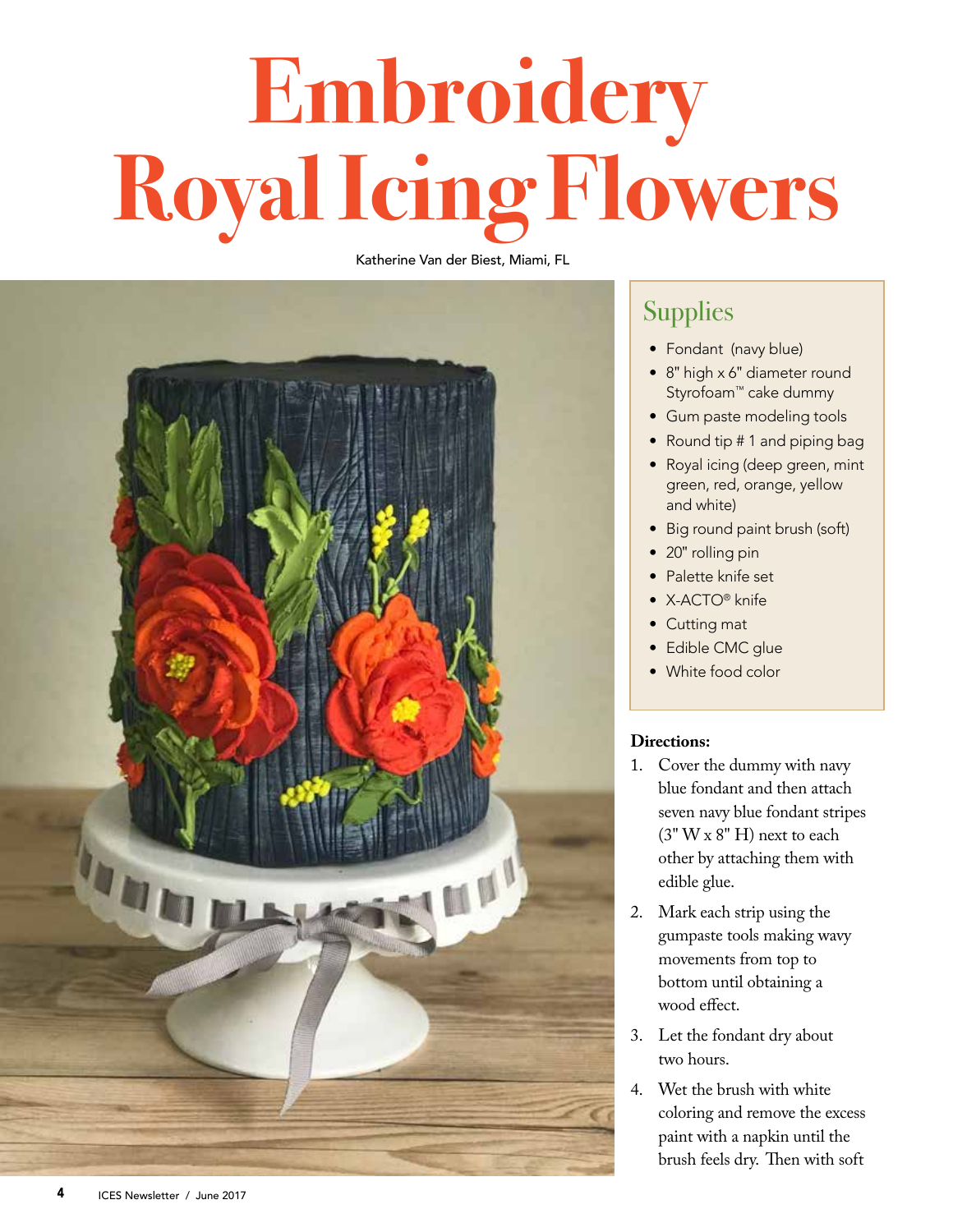and fast movements from one side to another (horizontally), paint the most pronounced marks of the texture of the cake giving it like a vintage appearance.

- 5. Let the white paint dry about 30 minutes.
- 6. Using the pointed palette knife, make the leaves with green royal icing. Take a little at the tip of the tool and apply to the cake and slide the knife down exerting pressure towards the fondant. Make at least seven leaves of different sizes by using more or less royal icing as desired leaving enough space to make the flower.
- 7. Using the round knife, start to make the flower with the red royal icing. The size of the flower depends on the number of pet als. Place the royal icing drops in a round shape and slide the knife in. Repeat the procedure with the orange royal icing starting at the end of the red petals.
- 8. Finally change the knife to a thinner one and make the center of the flower by mixing the orange and yellow royal icing. Let it dry.
- 9. Repeat the procedure for a second smaller flower.
- 10. Finish the decoration making the pistils of the flowers and some ears using the tip # 1 and yellow royal icing.
- 11. Finally join the flowers with stalks of green royal icing and add any detail that can enrich your design.